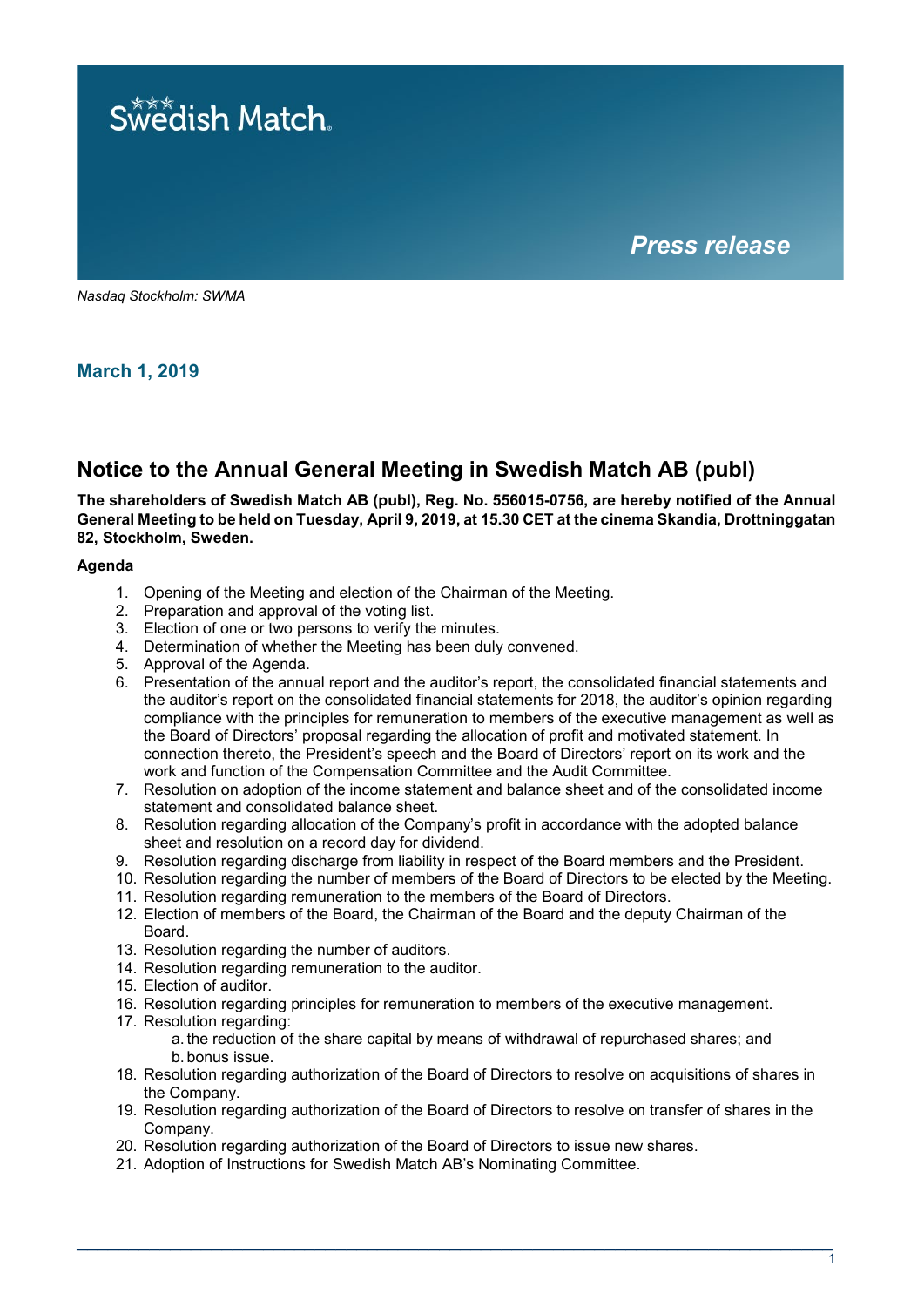## **The Proposals of the Nominating Committee**

**Item 1:** Björn Kristiansson, attorney at law, is proposed as the Chairman of the Meeting.

**Item 10:** The Board of Directors is proposed to consist of seven members and no deputies.

**Item 11:** Remuneration to the members of the Board of Directors is proposed to be paid as follows for the period until the Annual General Meeting 2020 (2018 resolved remuneration within brackets). The Chairman of the Board shall receive 2,080,000 SEK (1,910,000), the deputy Chairman shall receive 980,000 SEK (900,000) and the other Board members elected by the Meeting shall each receive 830,000 SEK (764,000). It is further proposed that the Board, as remuneration for committee work, be allotted 270,000 SEK (270,000) to the Chairman of the Compensation Committee and 310,000 SEK (310,000) to the Chairman of the Audit Committee, and 135,000 SEK (135,000) to each of the other members of these committees.

**Item 12:** The following members of the Board of Directors are proposed for re-election for the period until the end of the Annual General Meeting 2020: Charles A. Blixt, Andrew Cripps, Jacqueline Hoogerbrugge, Conny Karlsson, Pauline Lindwall, Wenche Rolfsen and Joakim Westh. Conny Karlsson is proposed to be re-elected as Chairman of the Board and Andrew Cripps is proposed to be re-elected as deputy Chairman of the Board.

**Item 13:** The number of auditors is proposed to be one and no deputy auditor.

**Item 14**: Remuneration to the auditor is proposed to be paid according to approved accounts.

**Item 15**: The auditor company Deloitte AB is proposed to be elected as auditor for the period until the end of the Annual General Meeting 2020.

**Item 21:** The Nominating Committee proposes that the Meeting should adopt the Instructions for Swedish Match AB's Nominating Committee.

#### **The Proposals of the Board of Directors**

**Item 8:** The Board of Directors proposes a dividend of 10.50 SEK per share and that the remaining profits are carried forward. The proposed record day for the right to receive the dividend is Thursday April 11, 2019. Payment through Euroclear Sweden AB is expected to be made on Tuesday April 16, 2019.

**Item 16:** The Board of Directors proposes that the 2019 Annual General Meeting adopts principles for remuneration and other terms of employment for members of executive management according to the following. Remuneration and other terms of employment shall correspond to market practice. In addition to the fixed salary, the members of the executive management may be entitled to variable remuneration. The variable remuneration may include an annual short term program to be paid out in the beginning of the following year, depending on the outcome of the program, and a long term program with a performance period which shall not be shorter than three years. The variable remuneration, which shall be capped in relation to the fixed salary, shall primarily be based on specific, clear, predetermined and measurable financial or operational objectives. The variable remuneration may include an obligation to purchase and hold shares in the Company. The proposed principles are unchanged compared to the principles adopted by the 2018 Annual General Meeting. Full details on the proposed principles for remuneration and other terms of employment for the executive management and its application in 2019 are available on the Company's website [www.swedishmatch.com.](http://www.swedishmatch.com/)

**Item 17 a):** The Board proposes that the Annual General Meeting resolves to reduce the share capital by way of cancellation of own shares. The purpose of the reduction is allocation to unrestricted equity to be used as resolved by the Annual General Meeting in accordance with item b) below. The reduction of the share capital shall be made by cancellation of such own shares that are held by the Company three weeks prior to the Annual General Meeting. The reduction of the share capital may be made with no more than 16,382,000 SEK by way of cancellation of no more than 7,400,000 shares. The exact reduction amount and the exact number of shares proposed to be cancelled will be presented in the complete proposal, which will be held available no later than three weeks prior to the Annual General Meeting. The resolution to reduce the share capital under this item a) may be effectuated without obtaining an authorization from the Swedish Companies Registration Office or, in disputed cases, a court of general jurisdiction, as the Company simultaneously effectuates a bonus issue, as set out under item b) below, with an amount corresponding to no less than the amount the share capital is being reduced with, as set out above. Combined, these measures entail that neither the Company's restricted equity nor its share capital is reduced.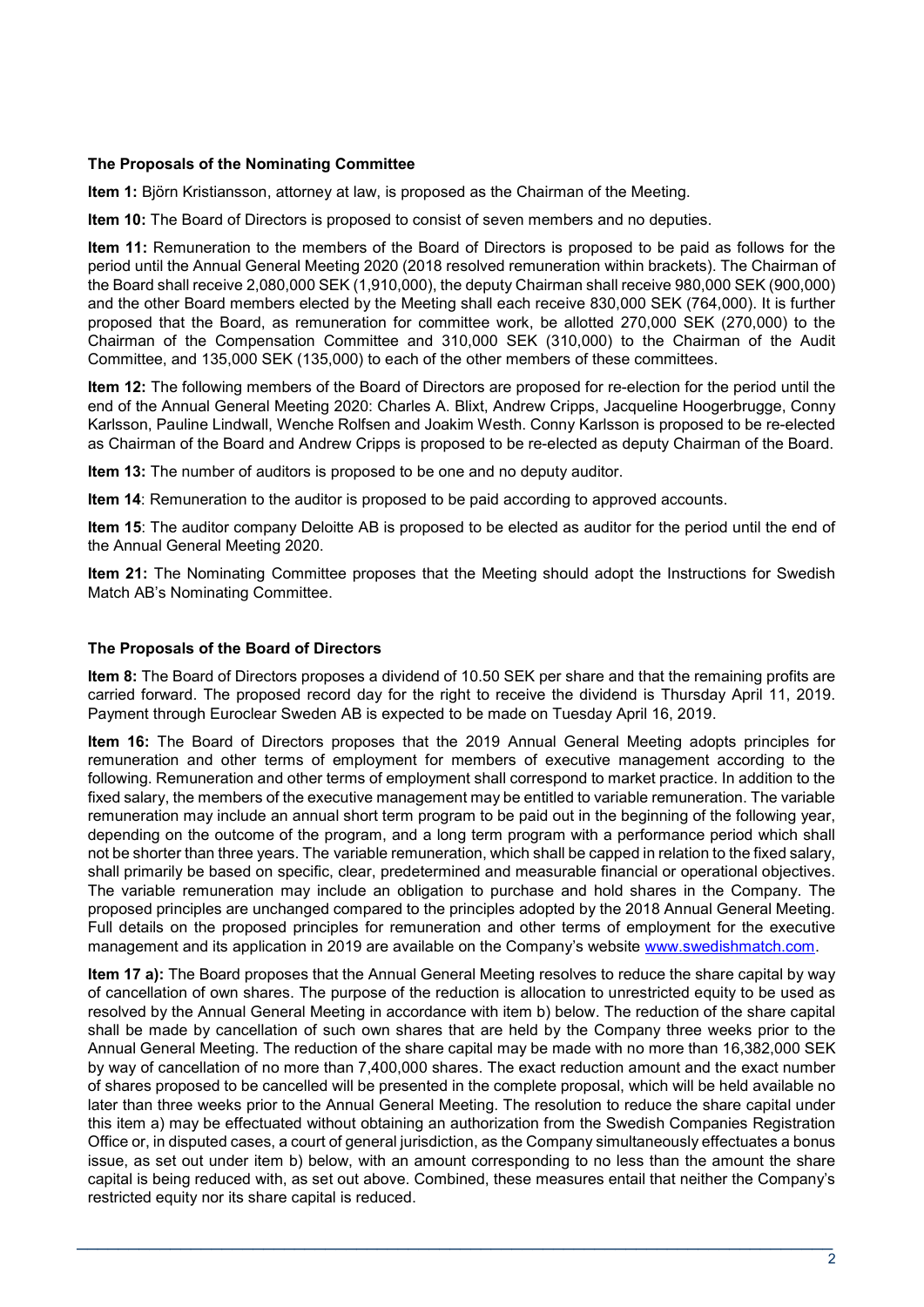**Item 17 b)**: With the purpose of restoring the share capital after the proposed reduction of the share capital, as set out under item a) above, the Board proposes that the Annual General Meeting simultaneously resolves to increase the share capital by way of a bonus issue with an amount corresponding to no less than the amount the share capital is reduced with by way of cancellation of shares, as set out under item a) above. The bonus issue shall be carried out with the amount being transferred from equity without the issuance of new shares. The exact amount of the increase will be presented in the complete proposal, which will be held available no later than three weeks prior to the Annual General Meeting.

Resolutions by the Annual General Meeting in accordance with items 17 a)-b) above shall be adopted as a joint resolution and require approval by shareholders representing no less than two thirds of the votes cast as well as the shares represented at the Annual General Meeting. The Board further proposes that the Annual General Meeting authorizes the Board to make such minor adjustments to the above resolutions as may be required to file the resolutions with the Swedish Companies Registration Office or Euroclear Sweden AB and to take such other measures required to execute the resolutions.

**Item 18:** The Board of Directors proposes that it be authorized to resolve on acquisition of the Company's own shares, on one or several occasions prior to the next Annual General Meeting, provided that the Company's holding does not at any time exceed 10 percent of all shares in the Company. The shares shall be acquired on Nasdaq Stockholm at a price within the price interval registered at any given time, *i.e.* the interval between the highest bid price and the lowest selling price. The purpose of the repurchasing right is primarily to enable the Company to adapt its capital structure to its capital needs over time, and thereby contribute to an increased shareholder value.

The resolution of the Annual General Meeting with regard to the Board's proposal under item 18 requires the support of shareholders representing at least two thirds of both the votes cast and the shares represented at the Meeting.

**Item 19:** The Board of Directors proposes that it be authorized to resolve on transfer of the Company's own shares, on one or several occasions prior to the next Annual General Meeting.

The shares may only be transferred in conjunction with the financing of company acquisitions and other types of strategic investments and acquisitions, and the transfers may not exceed the maximum number of treasury shares held by the Company at any given time. Transfer of own shares shall be made either on Nasdaq Stockholm or in another manner. In conjunction with the acquisition of companies or operations, transfer of own shares may be made with deviation from the shareholders' preferential rights and at a price within the price interval registered at any given time (*i.e.* the interval between the highest bid price and the lowest selling price) at the time of the decision regarding the transfer and in accordance with the rules of Nasdaq Stockholm. Payment for shares transferred in this manner may be made in cash or through a non-cash issue or offsetting of claims against the Company, or on other specific terms. The reason for the authorization and deviation from the shareholders' preferential rights is, where appropriate, to be able to transfer shares in conjunction with the financing of any company acquisitions and other types of strategic investments and acquisitions in a costefficient manner.

The resolution of the Annual General Meeting with regard to the Board's proposal under item 19 requires the support of shareholders representing at least two thirds of both the votes cast and the shares represented at the Meeting.

**Item 20:** The Board of Directors proposes it be authorized to, for the period until the end of the next Annual General Meeting, to issue new ordinary shares on one or more occasions, with or without deviation from shareholders' preferential rights and against payment in cash, in kind or by set-off. The number of shares that may be issued may not exceed a maximum dilution effect of 10 percent of the share capital and votes at the time of the Annual General Meeting 2019. The reasons for the authorization and deviation from shareholders' preferential rights are that the Board wishes to increase the Company's financial flexibility and to allow the Company to issue common shares as payment in connection with acquisitions the Company might make. The subscription price shall be determined according to prevailing market conditions at the time the shares are issued.

The resolution of the Annual General Meeting with regard to the Board's proposal under item 20 requires the support of shareholders representing at least two thirds of both the votes cast and the shares represented at the Meeting.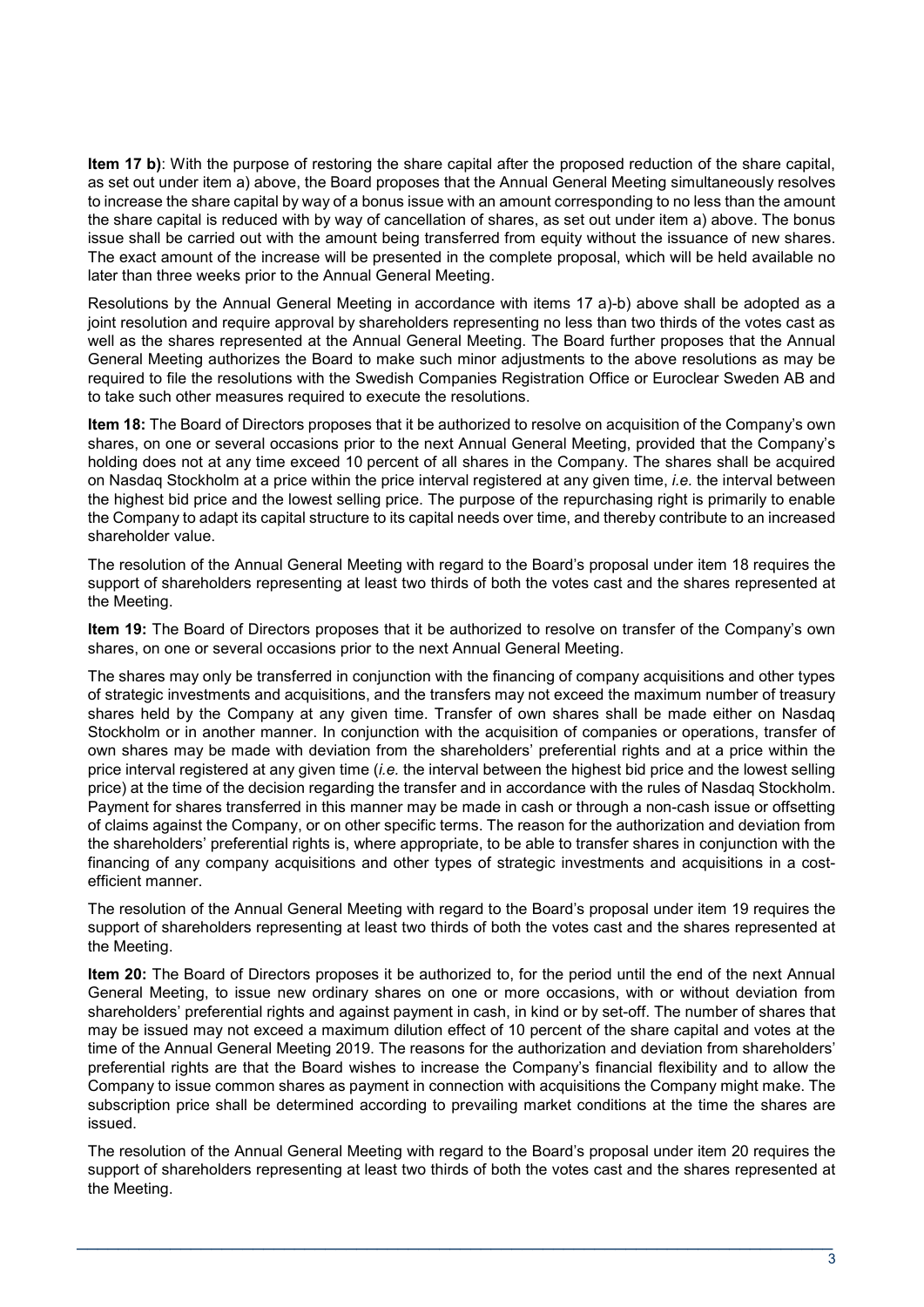# **Documents**

The annual report, the auditor's report, the auditor's opinion according to item 6 and full details of the proposals and statements regarding items 8, 16, 17 a) - b), 18, 19, 20 and 21, will be made available at Swedish Match headquarters (Legal Department) at Sveavägen 44, in Stockholm, Sweden, no later than Tuesday March 19, 2019. The documents will be sent to shareholders upon request, provided that such shareholder states its address. All the above documents will be available on the Company's website, [www.swedishmatch.com](http://www.swedishmatch.com/) and be presented at the Annual General Meeting.

#### **Number of shares and votes in the Company**

The total number of shares and votes in Swedish Match AB (publ) as per Wednesday February 27, 2019 amounts to 175,950,000 of which 5,739,295 shares are repurchased own shares which may not be represented at the Meeting.

## **Right to participate in the Meeting**

In order to participate in the Meeting you need to be registered as a shareholder in the share register kept by Euroclear Sweden AB on Wednesday April 3, 2019. In addition, you need to notify Swedish Match of your intention to participate in the Meeting no later than Wednesday April 3, 2019, at which time the notification shall have been received by Swedish Match. Shareholders who wish to be accompanied by one or two assistants at the Meeting shall also inform Swedish Match thereof within the appointed period of time.

## **Notice of participation**

Notice of participation may be submitted in writing to Swedish Match AB (publ), "Årsstämman", c/o Euroclear Sweden AB, P.O 191,101 23 Stockholm, Sweden, by telephone at +46 (0)8 402 90 42 (09:00 – 16:00 CET), or via the Internet at [www.swedishmatch.com/agm.](http://www.swedishmatch.com/agm) Upon giving notice of participation, the shareholder shall state his or her name/company name, civic ID/corporate registration number, address, telephone number (daytime) and the number of assistants, if any. Receipt of notification will be confirmed by Swedish Match, which will issue an attendance card prior to the Meeting to be presented at the entrance to the venue where the Meeting is held.

# **Proxy form**

Proxy forms are available upon request and on the Company's website [www.swedishmatch.com.](http://www.swedishmatch.com/)

# **Proxy**

Shareholders who are represented by proxy shall issue a power of attorney for the proxy. If the power of attorney is issued by a legal entity, a copy of the corporate registration certificate for such legal entity shall be enclosed (or if no such document is available, an equivalent authorization document). The proxy is valid for one year from the date of issuance or the longer period of validity stated in the proxy, however not longer than five years from the date of issuance. To facilitate entry at the Meeting, the power of attorney in original as well as the corporate registration certificate and other authorization documents, if any, should be provided to the Company at the address stated above no later than Friday April 5, 2019.

#### **Voting right registration**

Shareholders whose shares are nominee registered and who wish to participate in the Meeting must temporarily re-register such shares in their own name (i.e. voting right registration). Request for re-registration shall be submitted to the nominee in sufficient time to allow the re-registration to be effective at Euroclear Sweden AB no later than Wednesday, April 3, 2019.

#### **Information at the Annual General Meeting**

The Board of Directors and the President shall, if any shareholder so requests and the Board of Directors considers that it may be done without significant harm to the Company, provide information regarding circumstances that may affect the assessment of an item on the Agenda, and circumstances that may affect the assessment of the Company's or its subsidiaries' financial position and the Company's relation to other companies within the Group.

 $\overline{\phantom{a}}$  , and the contribution of the contribution of the contribution of the contribution of the contribution of the contribution of the contribution of the contribution of the contribution of the contribution of the